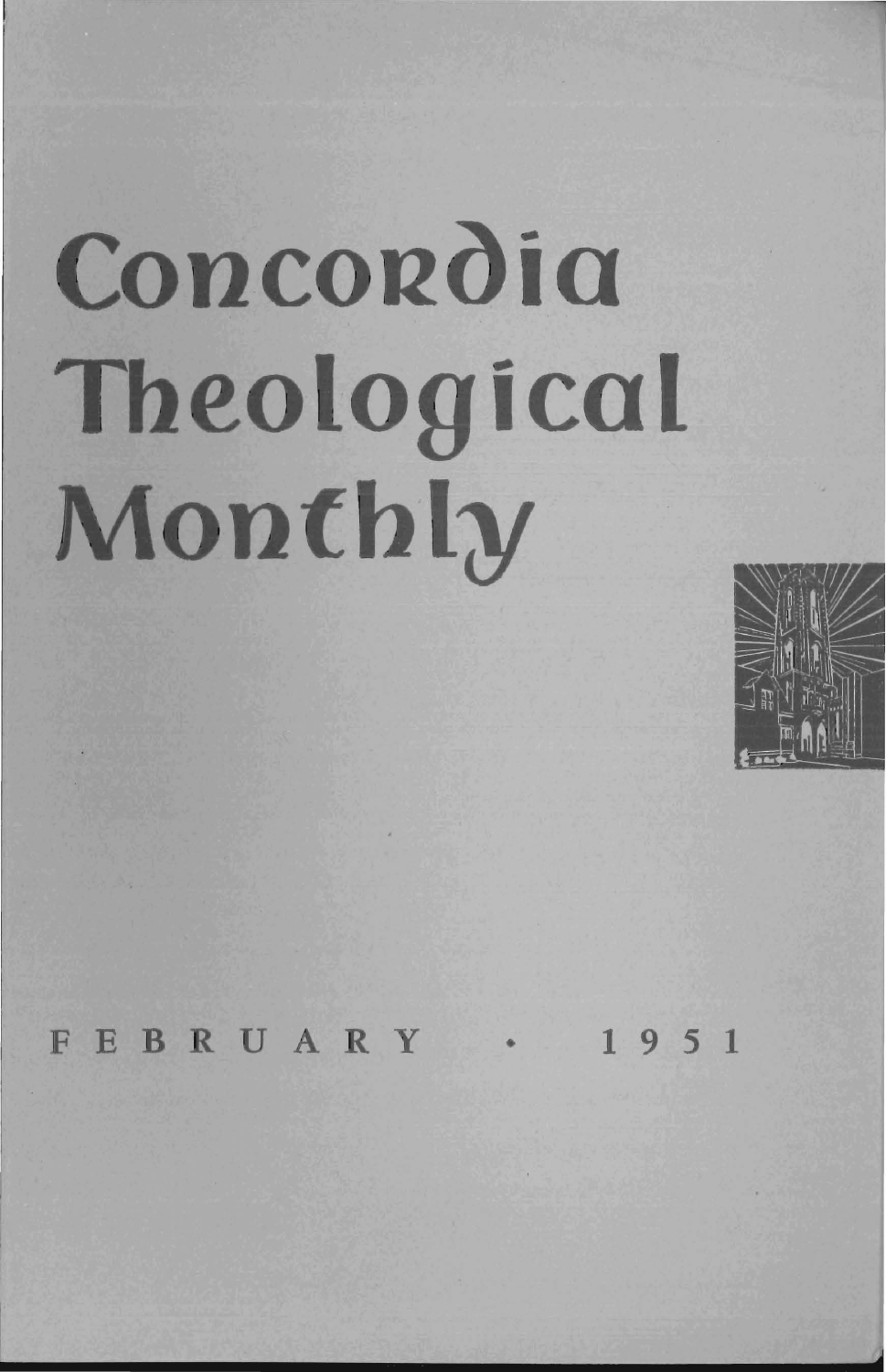# THEOLOGICAL OBSERVER

# THE NCCCUSA

The ecumenical movement in American Protestantism, one of the most significant trends in Christendom in the first half of the present century, reached its climax on November 29 when there came into being, in Cleveland, the National Council of the Churches of Christ in the United States of America. Whatever one's personal reaction may be to the nature of this venture and however dubious one may be regarding its future, the fact remains that in Cleveland 25 Protestant and 4 Eastern Orthodox groups, representing a total membership of more than 31,000,000, joined hands for co-operative efforts in the areas of home and foreign missions, of Christian education, and of Christian life and work.

Merged in the new Council are agencies which for decades operated independently, chief among them being the Federal Council of Churches, the Foreign Missions Conference, the Home Missions Council, the International Council of Religious Education, the Missionary Education Movement, the National Protestant Council on Higher Education, the United Council of Church Women, and the United Stewardship Council.

The functions of the Council as outlined in the "Inaugural Message of the National Council" and approved on December 1 by the General Assembly, are the following:

The Council assists in the preparation of materials for the church school, and through its scholars is making ready for the world the Revised Standard Version of the Bible; it serves as a clearinghouse for full reports and statistics bearing upon church membership, denominational organizations and programs, and social trends of interest to Christians; it seeks to aid the churches in undergirding and co-ordinating their home and foreign missions; it searches out and trains leaders for Christian undertakings; it lifts up its voice in behalf of the Christian way of life in messages to the people of the country; it provides a single inclusive agency through which, if they wish, the denominations may nominate and support chaplains and ministers to the men and women of the Armed Forces of the United States; it offers a means of approach to agencies governmental and civil in matters of justice and good will; it devotes itself to the presentation of Christian ideals through radio, television, and motion pictures; it is an organ of evangelism both specifically and broadly conceived, standing ready to serve the cause of Christ in every area as need arises, to the end that the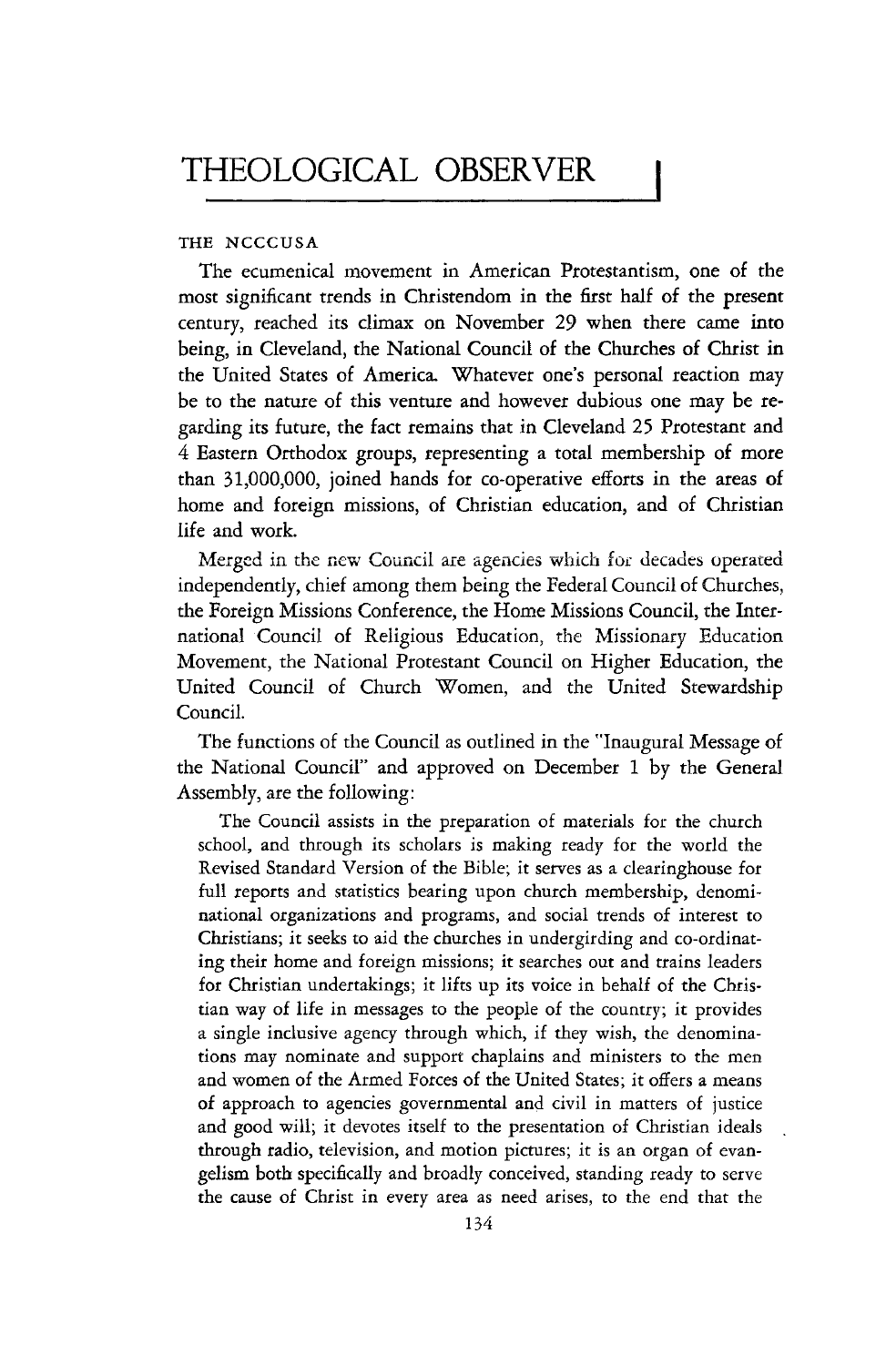entire country may be permeated by the blessings of the Gospel. Through these and other means it gives help to the churches, bringing the experience of all to the service of each.

On the other hand, the "Inaugural Message" assures American Christians that "the Council is not a denomination, not a church above the churches. The autonomy of each communion is assured by constitutional provision. The Council is an agency of co-operation — not more but magnificently not less." In similar language, *The Living Church*  (Episcopal) editorializes (Dec. 10) :

The NCCCUSA is not a super-Church, a United Church, or any kind of Church at all. It has no power to deal with doctrinal questions and no governing authority over its constituent bodies. It cannot dictate to the Episcopal Church, or to any other communion, in any way whatever. It has no control over the General Convention or the National Council of our own Church, or over similar organs of other members. . .. The constitution of the NCCCUSA specifically provides that the Council shall have no authority or administrative control over the Churches which constitute its membership. Specifically, it is declared that it shall have no authority to prescribe a common creed, or form of church government, or form of worship, or to limit the autonomy of the Churches co-operating in it.

From the sheaf of reports and newspaper clippings on the Cleveland convention it appears that the new Council is the result of careful planning, which reaches back almost twenty years. The agencies enumerated above had to agree to sacrifice some of their sovereignty in order to fit into the larger and more inclusive framework. Furthermore, the denominations represented in the Council had first to get the approval of their bodies. An endless mass of detail had to be attended to. The releases to the press suggest that external pomp and pageantry was not lacking. The "Oeffentlichkeitswille," as German visitors to our shores call the American eagerness to make the headlines, was mightily evident. One is impressed also by the large number of executives and staff workers which the Council will employ. "A hasty estimate indicates that the NCCCUSA will employ the services of somewhere between 800 and 1,000 persons — clergy and laity, men and women, with a fair sprinkling of youth representatives. In addition, there will be the employed staff, but we are not yet able to offer even an approximate figure as to its size. If the employed staff of the hundreds of state and local councils of churches are included, the total will be large" *(The Christian Century,* Dec. 13). If money speaks, then the total budget for 1951, which exceeds \$4,000,000, is impressive.

Of the Lutheran bodies in our country, the Augustana Lutheran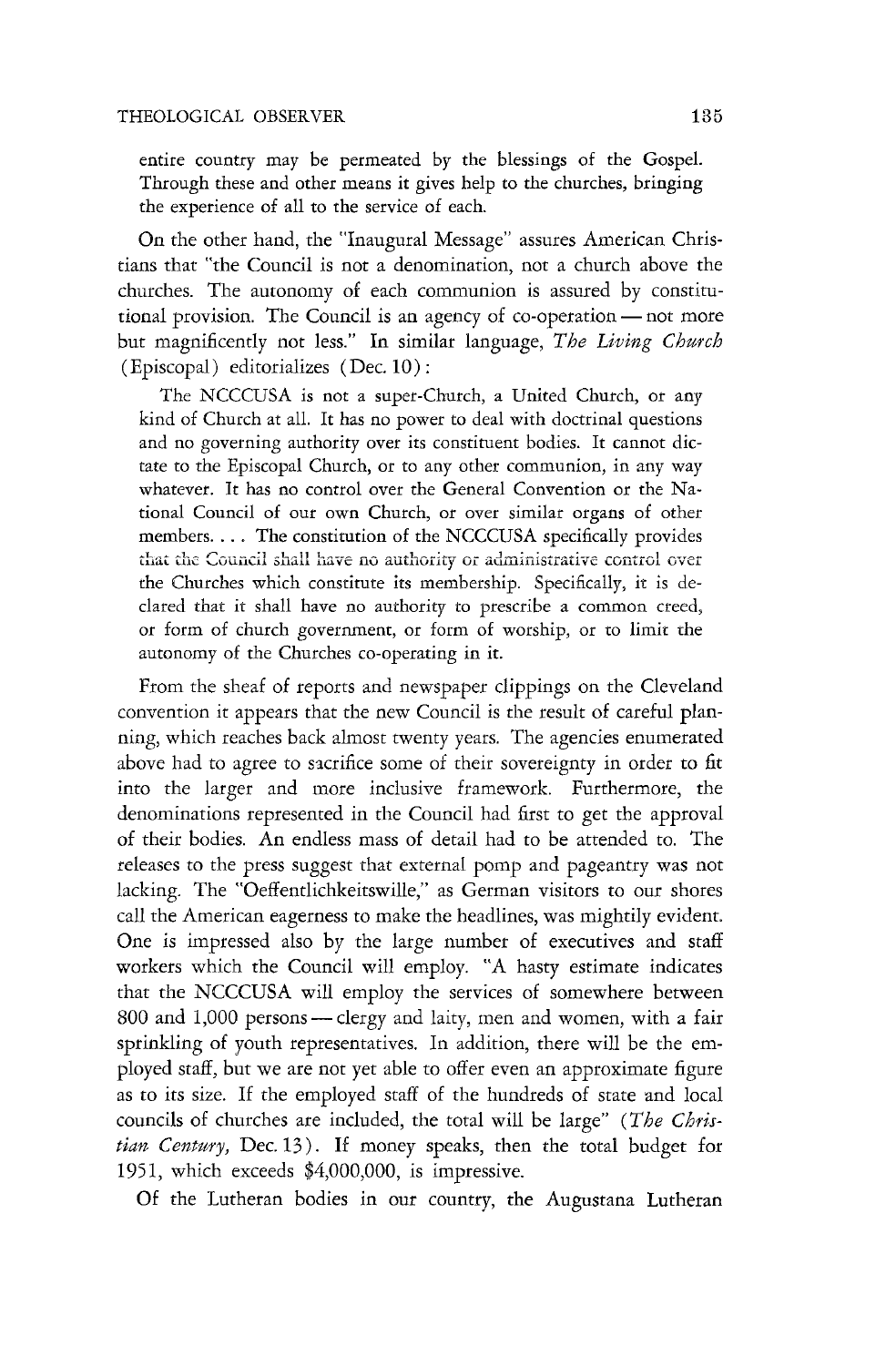Church, the Danish Evangelical Lutheran Church, and the United Lutheran Church of America became charter members of the Council. Disregarding the other Lutheran bodies in our country which did not join the Council, *Life* (Dec. 25) comments on a picture showing the delegation leaders: "Of all major U. S. Protestant denominations, only Southern Baptists and Missouri Synod Lutherans did not join the Council."

"Where there is much light, there is also much shadow," is an old saying. What are some of the shadows of the Cleveland convention? We note the following:

1. In the mass of materials on the convention we fail to discover even a semblance of that theological earnestness which characterized the convention of the World Council of Churches held in Amsterdam in 1948. In the addresses and reports one finds a farrago of religious sentiments and high and noble ideals, but precious little solid theological thought. As was to be expected, there was a complete crossing of denominational lines in the divine services.

2. According to the "Inaugural Message," the Council will shape "its policies in the light of the aims of the United Nations." What does this mean? We read in the literature before us that the Council is patterned after the United Nations Organization. Are we to assume now that the NCCCUSA is to become the religious arm of the U. N.?

3. \Ve are optimistic enough to believe that the new Council will, in course of time, "shake down" and make it possible for the average mind to understand the complex organizational structure of the new organization and the manner in which it hopes to co-operate with boards, committees, and commissions of the churches which constitute its membership. But we are not the only ones who already see difficulties ahead. *The Living Church* (Dec. 10) reminds its readers (and we share its concern) :

We want to take this opportunity, at the outset of the NCCCUSA, to caution it against invading the rights of its member churches to exercise missionary jurisdiction and control, at home or abroad. One of the things that caused the Episcopal Church to hesitate so long about joining the Federal Council of Churches was its sponsorship of a "United Church" in the Panama Canal Zone, in direct rivalry to the long-established work of the Episcopal Church in its missionary district of the Canal Zone. The Episcopal Church cannot permit the funds that it contributes to this co-operative agency to be used to undermine its own work, or to set up a rival jurisdiction. If that were done, the NCCCUSA would instantly forfeit the support of a con-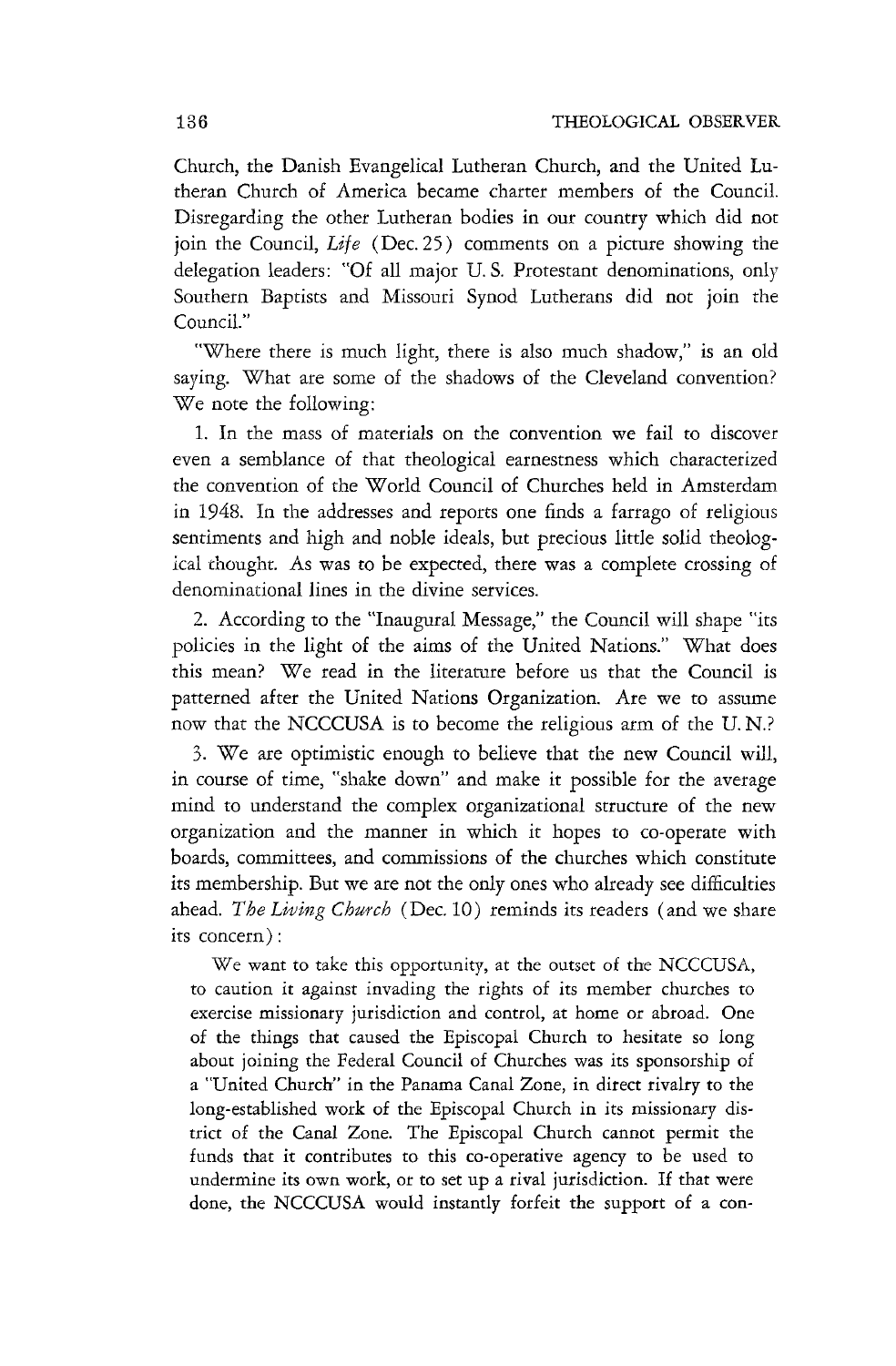### THEOLOGICAL OBSERVER 137

siderable body of Churchmen. We know that Lutherans and members of other centrally-organized communions share our convictions in this respect.

Indeed, one cannot escape similar concern with regard to other areas of church work which the Council will promote, in particular the areas of foreign missions and Christian education.

In conclusion: What happened at Cleveland was more than the establishment of a National Council. What happened was the establishment of an organization which is super not only to the agencies merged in it, but super also to the denominations represented in it. This is the road that will lead either to gradual centralization of power in the Council or to endless strife between the Council and the Christian bodies constituting it. One hesitates to predict for the Council what is happening to the U. N., since, after all, Christian men and women are heading the Council. Yet, even Christian men and women in high and responsible positions have always found it difficult to renounce completely the drive and urge for power and ultimate supremacy. But this is not the way in which God establishes His kingdom in the hearts of men nor is it the way in which oneness in Christ is achieved.

P.M.B.

## MINISTERIAL ENROLLMENT AT LUTHERAN SEMINARIES

The *Lutheran Outlook,* December issue, submits the following statistics on enrollment at Lutheran theological seminaries:

| Seminary                                       | Affiliation | Enrollment | Change |
|------------------------------------------------|-------------|------------|--------|
| $Concordia$ (St. Louis) $\ldots$               | MО          | 495        | $+51$  |
| Concordia (Springfield, Ill.)  MO              |             | 385        | $+48$  |
|                                                |             | 347        | $+75$  |
| Augustana ________________________________ AUG |             | 206        | $+57$  |
|                                                |             | 161        | $+26$  |
|                                                |             | 136        | $+33$  |
|                                                |             | 133        | $+$ 7  |
|                                                |             | 130        | $+24$  |
|                                                |             | 88         | $+17$  |
|                                                |             | 87         | $+15$  |
|                                                |             | 80         | $+5$   |
|                                                |             | 57         |        |
|                                                |             | 45         | $+3$   |
|                                                |             | 38         | +14    |
|                                                |             | 33         | $+12$  |
|                                                |             | 27         | $+2$   |
|                                                |             | 26         | - 1    |
|                                                |             | 20         | -1     |
|                                                |             | 18         | $+3$   |
|                                                |             | 12         |        |
|                                                |             | 5          | -1     |
|                                                |             |            |        |
|                                                |             | 2,529      | 391    |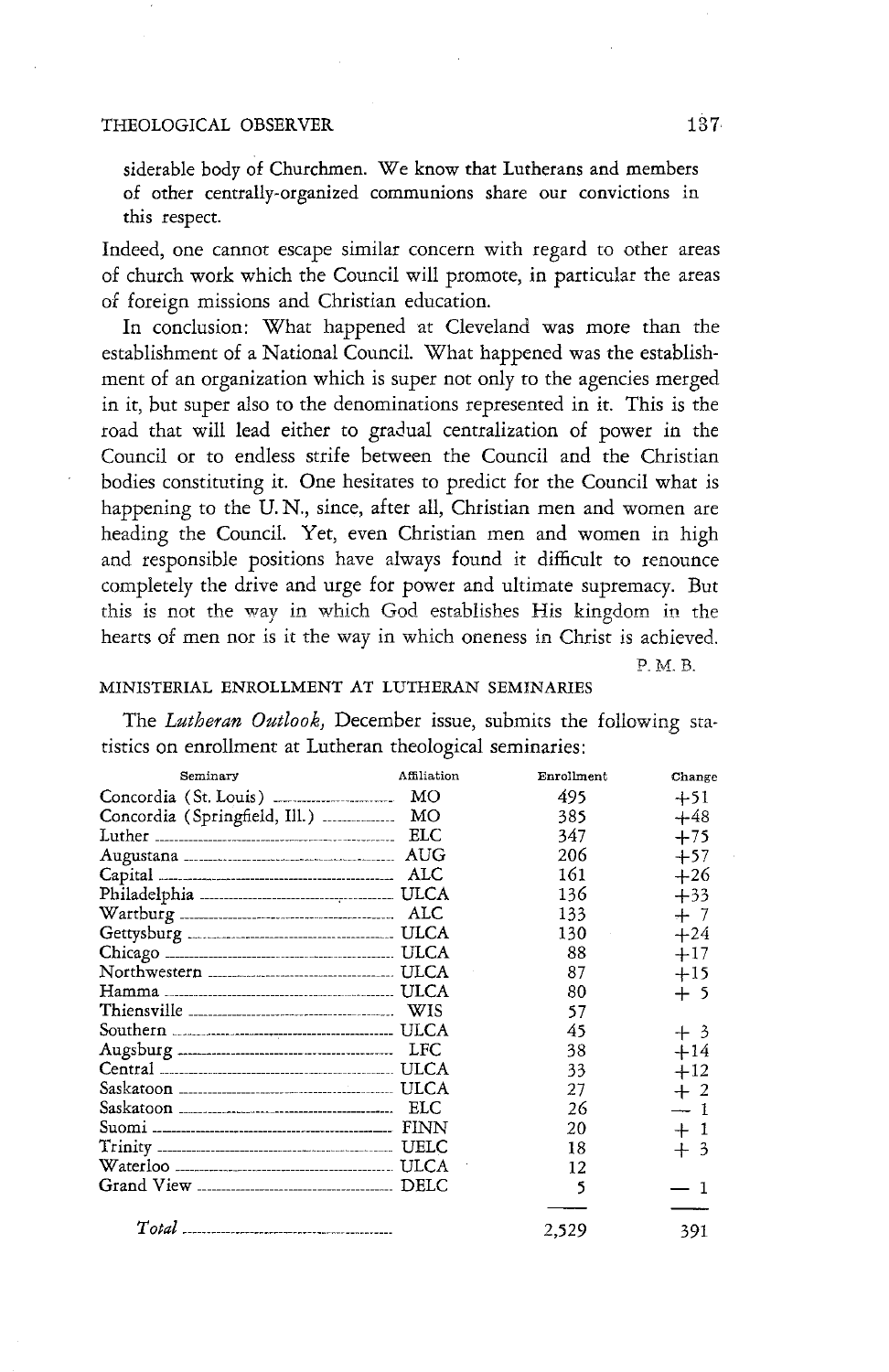The editor states that there seems to be a corollary between the number of students and the growth of a church body. The American Lutheran Conference has a total of 929 students, an increase of 18I. The five Conference bodies had a total increase in 1949 of 86,215 baptized members. The ULCA seminaries have 638 students enrolled, an increase of Ill. This Church gained 32,747 baptized members. The Missouri Synod, with a total enrollment of 880 resident students, representing an increase of 99 students, gained 60,149 baptized members. The Thiensville Seminary records no change in student enrollment. The increase of membership in the Wisconsin Synod during 1949 was 2,386 baptized members.

The editor concludes: "It would seem that the church bodies which build up their seminaries are the church bodies which grow most rapidly. Or is it just a coincidence that the more rapidly growing bodies also have the larger number of ministerial graduates?" It certainly is true that interest in missions generally keeps pace with interest in the training of workers for the Church. The above table does not reflect the enrollment of college students at the teachers' colleges of the Missouri Synod, a total of 772. And yet the training of our teachers and the support of our parochial schools is a tremendous factor in developing the mission spirit and one of the best agencies for doing real mission work where it is needed sorely, namely, on the home and congregational level. The mission-mindedness and the sacrificing spirit of our future teachers came to light in a report by Dr. Albert Huegli, dean of students at Concordia Teachers College, River Forest, Ill. Six Freshmen have turned down a total of \$2,069 in scholarships to other institutions in order to prepare themselves as teachers in the Lutheran elementary school system. Among the 191 entering College Freshmen, nine were salutatorians and ten valedictorians of their respective high schools, and forty-four are members of various honor societies.

F.E.M.

# ALL GERMAN LUTHERAN FREE CHURCHES IN FELLOWSHIP

On October 1, 1950, the Renitente Kirche der U. A. C. in Nieder-Hessen, founded by A. F. C. Vilmar in 1873, united with the Unabhaengige Evangelisch-Lutherische Kirche in Baden, Hessen und Niedersachsen. As a result there are now only four Lutheran Free Churches in Germany: The Evangelical Lutheran Church of Old Prussia (Breslau Synod), the Evangelical Lutheran Free Church in Germany (the Saxon Synod) , the Independent Evangelical Lutheran Church of Baden, Hessen, and Niedersachsen, and the recently established Evangelical Lutheran Refugee Mission (organized by pastors of the former Polish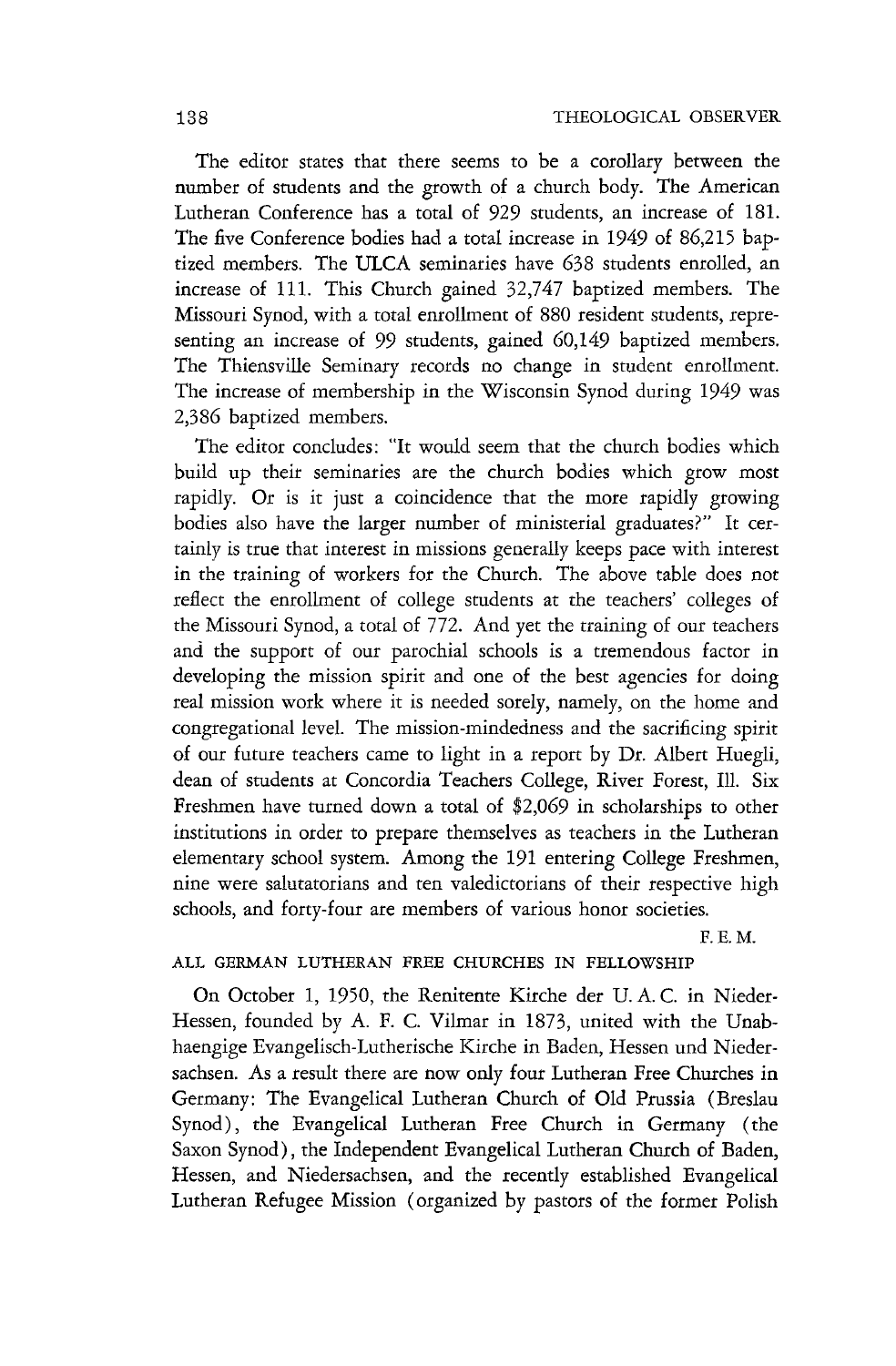# THEOLOGICAL OBSERVER 139

Evangelical Lutheran Church, in membership with the Wisconsin Synod). More important still is the fact that within a period of five short years these Lutherans have reached a God-pleasing unity.

F.E.M.

## HISTORICAL SKETCH OF WEIMAR-LUTHER EDITION

The *Evangelisch-Ltttherische Kirchenzeitung* (September 30, 1950) reports that the Bishops' Conference of the VELKD decided in its recent meeting to pledge the support of the VELKD in the completion of the Weimar Edition of Luther's works. In reporting this resolution, R. Jauernig presents a historical sketch of the genesis of the Weimar Edition.

The first to suggest and to put into action the scholarly edition of Luther's works was J. K. F. Knaake (1835-1905). As early as 1818, Knaake conceived the plan of editing a scientific edition of Luther's works, because the Frankfurt-Erlanger Edition was inadequate. Julius Koestlin encouraged Knaake in this undertaking by supporting Knaake's request to the Prussian State Minister for a subsidy. On September 22, 1880, Knaake submitted his plan, according to which Luther's complete works were to be published in 36 to 40 volumes *Grossoktav,* each volume comprising forty-five to fifty *Bogen.* After some discussion the Prussian State promised to support the work with an annual subsidy of 4,000 M. for ten years. Knaake promised to have the first volume ready in 1883. It is interesting to note that among the original subscribers of the WA, listed in the first volume, there are kings, grand dukes, dukes, eminent professors, churches, including also the library of Concordia Seminary at St. Louis.

Knaake insisted that the writings of Luther should be published in their original form, including also spelling mistakes and patently false punctuation. More important still was his principle that Luther's works were to appear in a strictly chronological order, so that the student could obtain - in the words of the Preface - "a deeper insight into Luther's spiritual being and work, all the various phases of his activities as preacher, teacher, and reformer." It soon became apparent that Knaake could not carry on the work of editing and publishing Luther's works alone. The materials were too voluminous, and the combined efforts of many scholars were required to issue a really critical study of Luther's writings. This becomes quite evident as one examines Volume 35, dealing with Luther's hymns, on which a number of scholars labored for seventeen years. At first a commission composed of two theologians and two German philologists was appointed to assist Knaake in his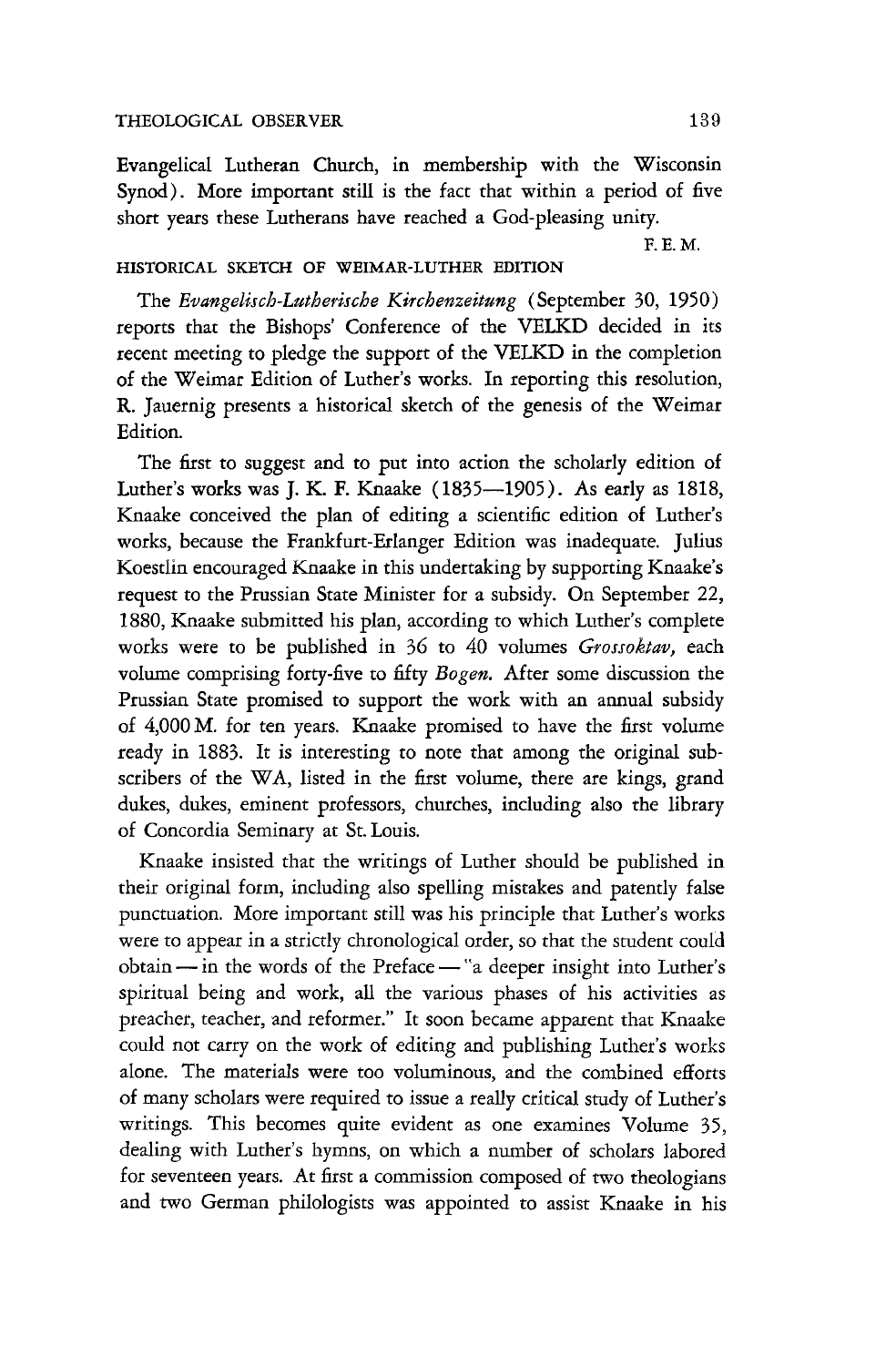work. In 1882 Julius Koestlin was added to the commission, and since that time the ratio of theologians and philologists was three to two. In the course of almost seventy years many outstanding scholars have participated in this tremendous undertaking. In addition to Knaake and Koestlin such men as Otto Clemen, George Buchwald, and E. Kroker must be mentioned, and especially the publisher, Hermann Boehlau and his successors.

The original plan to follow a strictly chronological sequence could not be carried through consistently, particularly because research uncovered some previously unknown manuscripts. This was true especially of the lectures on Romans delivered by Luther in *1515/16,* of which Joachim Ficker published photostatic copies in 1908. This significant find is embodied in Volume 56 of the WA. The original plan was amplified so that the WA is divided into four sections: 1. *Die Werke; 2. Table Talks;* 3. *The German Bible;* 4. *Luther's Correspondence. Die*  Werke-Luther's exegetical, doctrinal, polemical, homiletical, catechetical, and miscellaneous writings  $-$  are contained in Volumes 1 $-$ 54, 56,57, and 58 containing the Index. However, it must be kept in mind that Volumes 17,31, 34, 39, each have two sections; Volumes 10, 30, and 40, three sections. A total of sixty-nine volumes comprises *Die*  Werke. The Table Talks fill six volumes and were prepared chiefly by E. Kroker. Luther's correspondence is contained in eleven volumes, prepared chiefly by Otto Clemen. The plan now calls for twelve volumes dealing with all the material on the German Bible; eight of these have already been published. To date ninety-four volumes have appeared, sixty-nine devoted to *Die Werke,* six to the *Table Talks,* eleven to the *Correspondence,* and eight to the *Bible.* 

Concordia Seminary has two sets of this scientific and scholarly edition **of** Luther's works. In this day of a reawakening of interest in Luther's theology it is highly desirable that our young theologians make a thorough study of Luther's theology on the basis of his own *"theologische Werdegang."* Pritzlaff Library of Concordia Seminary hopes to become increasingly a depository for Lutherana and thereby to attract students who wish to specialize in the field of Luther research.

F.E.M.

#### MORE PROTESTANT MISSION WORK IN NORTHERN AFRICA

In a recent issue the *Christian Century* directed the attention of its readers to the fact that Northern Africa, from Cairo to Casablanca, constitutes an indisputably promising area for more extensive and intensive mission work by Protestant denominations. The mission call of this wide-awake periodical, frequently showing unusual insight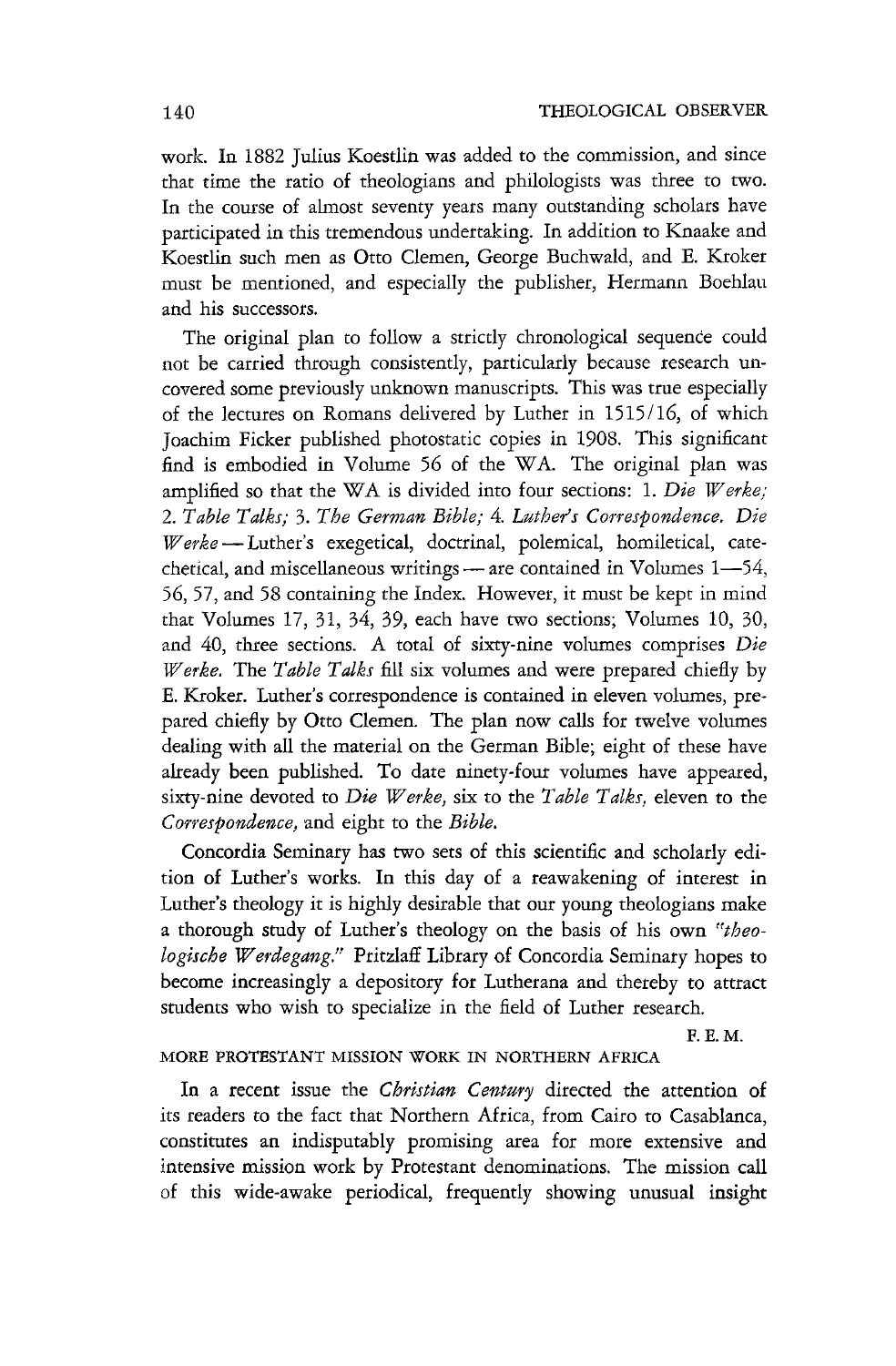and foresight, should not go unheeded. Every student of church history remembers what the narrow fringe of land, north of the Sahara, used to mean for the Christian Church. In the city of Bone, derived from the latin *bona) se.)* Villa Bona, so-called because of its excellent site and climate, there still is a sort of suburb, called Hippone, where once stood Hippo Rhegius. There in A. D. 399 and 419 St. Augustine directed church councils to determine the canon of the New Testament. Tunis is practically identical with Carthage, where in 397 the Third Council of Carthage was held, at which all the present books of the New Testament were accepted. Bone is still a large city, with a Roman Catholic cathedral, while Tunis is gaining in importance as a commercial and political center from year to year. In Casablanca many refugees, as we were told last summer, are seeking new homes, and mission work, other than Mohammedan, seems to be badly needed.

In the *Sunday School Times* (November 11, 1950) Dr. Robert Brown has published a most interesting article on North Africa as mission field for Protestant denominations with a definitely Christian theology to combat the errors of Islam and to win converts for Christianity. The climate of this fringe of land, by the way, is Mediterranean, "somewhat like that of California though perhaps not quite so good." Dr. Brown has been a missionary in Tunisia for twelve years and knows the country and people well enough to speak with authority. The work, of course, is not easy. Dr. Brown writes, to quote only a little: "We see [in North Africa] that politically there is an over-all situation that is threatening if not alarming. The magic word *hurria,*  'independence; is on every North African's lips. In the background is the belligerent figure of Abd-el-Krim, the avowed enemy of France, demanding immediate independence for the whole of North Africa with the threat of five million armed men if it is not granted." $-$  "Yet recently," he goes on to say, "despite a hostile atmosphere, two new stations have been opened in Morocco. . . . Perhaps the most significant and encouraging sign for those interested in the evangelization of North Africa is the readiness to take and read the Scriptures, the most powerful antidote to the poison of Islam, the surest way of bringing light into darkened souls. In Libya, the Bible seller disposes of cases of Bibles, New Testaments, and Gospels in a few days to people who are hungry for God's Word. In Tunisia, Bible sales are unprecedented, and throughout North Africa it is the same story. The old dogmatic Islam cannot withstand the progress of knowledge and science. Materialism is powerless to fill the spiritual void, and the new agnostic Moslem is at least more ready to read than ever before."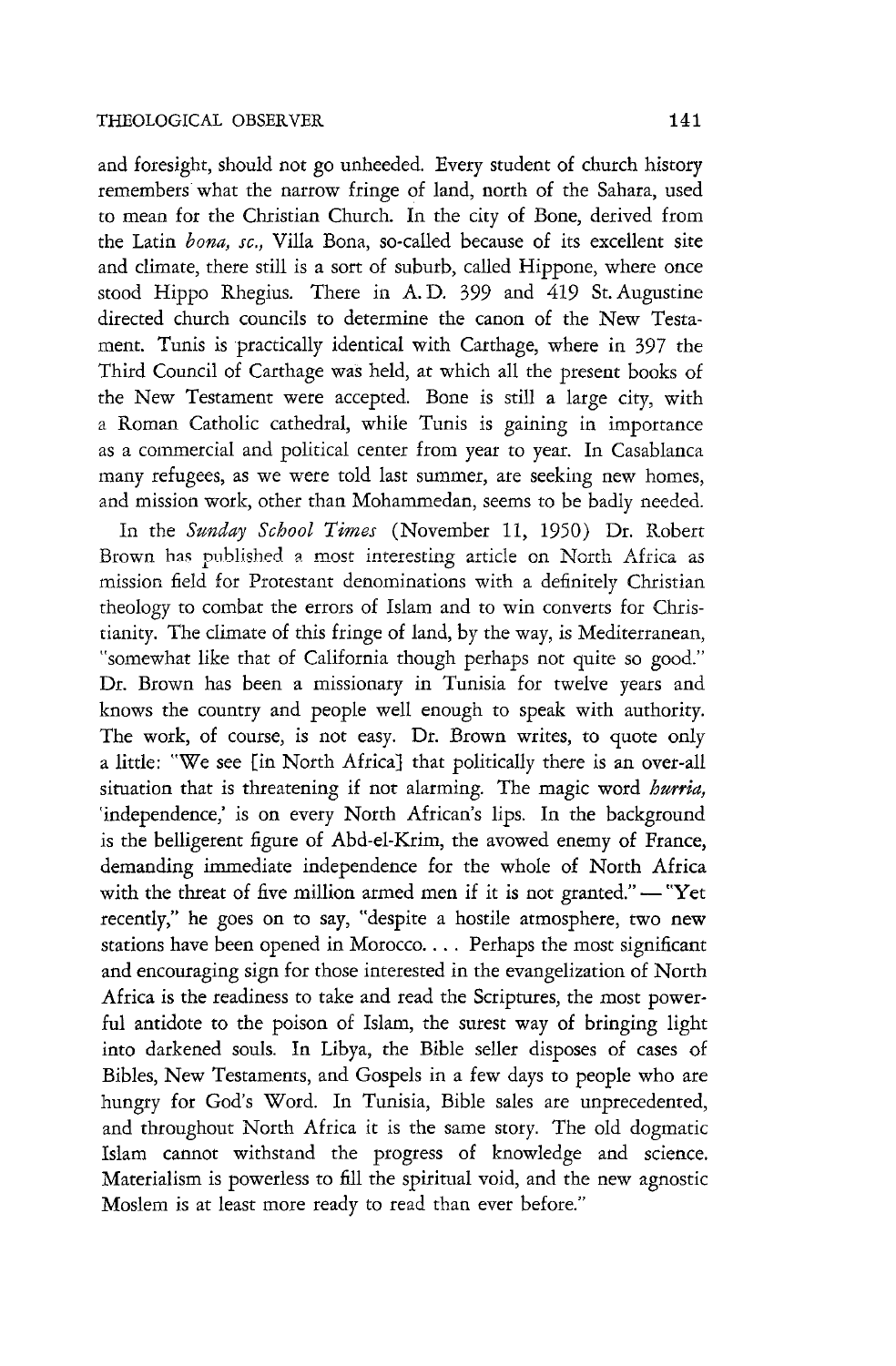This may sound as if Dr. Brown were overoptimistic. But he is not. In the article, which is far too long to be quoted in full, he earnestly intercedes for the prayers of all believers not only for doors to be opened, but also "that doors that are now open shall be kept open." He calls attention also to the costliness of mission work among Mohammedans. "Work among the Moslems has indeed been costly, so costly that many have asked us, 'To what purpose is this waste?'" Nevertheless, he writes: "Yet here and there, scattered across North Africa, there have been jewels won for His crown. There was B-, won for Christ from a fanatical and noble Moslem family. Then we have just heard of a little group of converted Moslems who gather for fellowship week by week in a remote village of Tunisia, everyone led into the light by the testimony of a convert. In Kabilia there is another, who built and decorated in Arab fashion his own preaching hall. In Morocco we are at last seeing the emergence of Christian homes and children brought up to know the Word of God. Conferences in Algeria and Morocco annually gather well over a hundred converts and missionaries .... "

Dr. Brown closes his report with the words: "We need men; we need transport; we need modern equipment. But above all we need a volume of continuous prayer. Moslems pray five times a day in the name of a dead prophet to one who is cold and unfeeling. Let us pray in the name which is above every name so that at last in this day Abraham's heartfelt prayer might be answered and that Ishmael might live before Him."

Just what can we do to answer the mission challenges that come to us both directly and indirectly? Our new mission work among the Mohammedans in India was started by a group of Christians who were willing to contribute toward wider mission responsibilities over and above the regular budget sums, special offerings to reach beyond that which we are able to do as a Church. In Germany, England, France, and other countries of Europe, interested mission societies have for centuries done what their churches were unable or unwilling to do. Here in America we have mission-minded congregations in non-Lutheran denominations that support from two to more than a dozen missionaries in special fields of interest. One thing is certain: we must find new ways to save while unloosed Satan is daily searching out new ways to destroy. And the average believer is more missionminded than we are inclined to think. We still have not tapped the resources in our Church for greater missionary work at home and abroad. J. T. MUELLER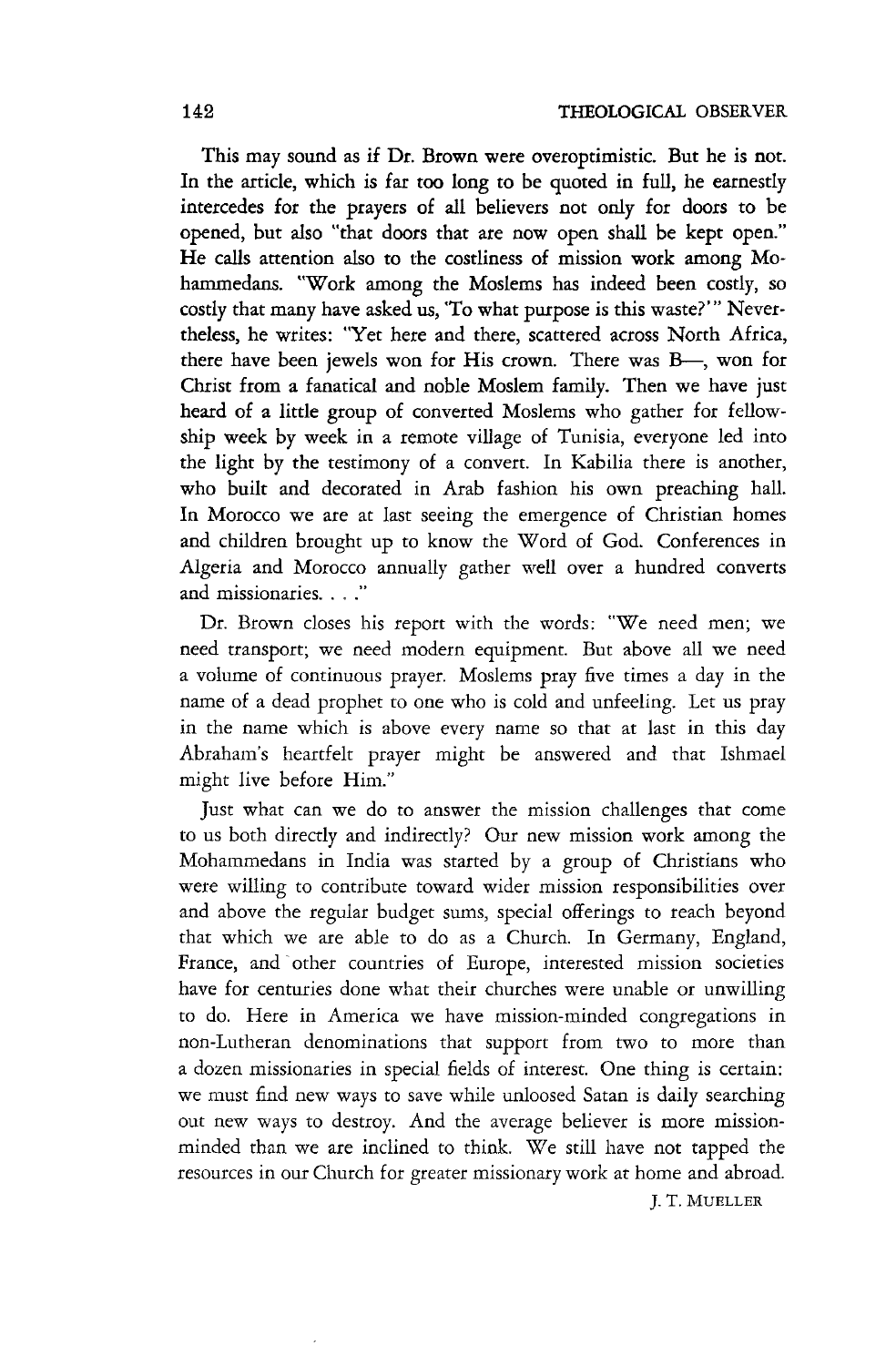# ''jESUITISCHE FESTUNG AMERIKA"

The Jesuits have drawn a complete ring of universities, colleges, and high schools around our country, and many in the interior. Here are cities having Jesuit secondary schools: Portland,Me.; Boston, Worcester, Lenox, Mass.; Fairfield, Conn.; New York, Buffalo, Syracuse, N. Y.; Jersey City, N. J.; Scranton, Philadelphia, Pa.; Baltimore, Garrett Park, Md.; Detroit, Mich.; Cleveland, Ohio; Tampa, Fla.; Mobile, Ala.; New Orleans, Shreveport, La.; Dallas, Tex.; Los Angeles, San Jose, Santa Clara, San Francisco, Calif.; Seattle, Tacoma, Yakima, Wash. Cities with Jesuit schools of higher learning are: Washington, D.C., Cincinnati, Ohio, St. Louis, Mo., Chicago, Ill., Milwaukee, Prairie Du Chien, Wis., Omaha, Nebr., Kansas City, Mo., Denver, Colo. Nor is this the end, for Jesuitism is planning yet more universities, colleges, and high schools. Jesuit education, however, is only a part of the Roman Catholic educational program. There are many Roman Catholic universities, colleges, and high schools that are outside the Jesuit order. This sketch of the *Jesuitische Festung Amerika* should startle the Missouri Synod Lutheran who contemplates that his Church has only one university, a few high schools, and not too many parish schools. J. T. MUELLER

# GERMAN LUTHERAN BISHOPS DENOUNCE ROME'S NEW DOGMA

The repercussions caused by the proclamation of Mary's assumption are much greater in Germany than in our country. Here the general public remained virtually indifferent to the action taken by the man on the Tiber. The Christian people see in the new dogma the necessary sequel to the two previous dogmas published in 1854 and in 1870. American Lutherans, generally speaking, believe that the proclamation of this new dogma is only another symptom of the Antichristian character which Rome has so patently manifested in the decrees and canons of the Council of Trent. American Lutherans realize that in 1563, with the conclusion of the Council of Trent, Rome has officially forfeited its claim to catholicity, because in the Council of Trent it established the Roman Church as a sect by formally cutting itself off from the *Christian*  tradition of the preceding centuries. In Germany, however, the new dogma caused great consternation, as is evident in the Lutheran Bishops' pastoral letter on this issue. There are probably two chief reasons for the totally different reactions in Germany and in America to the most recent evidence of the Antichristian character of the papal system.

In the first place, in many territories of Germany the Evangelical and the Roman Churches have worked side by side, each leaving the other very much alone. As an example, we might mention the arrangement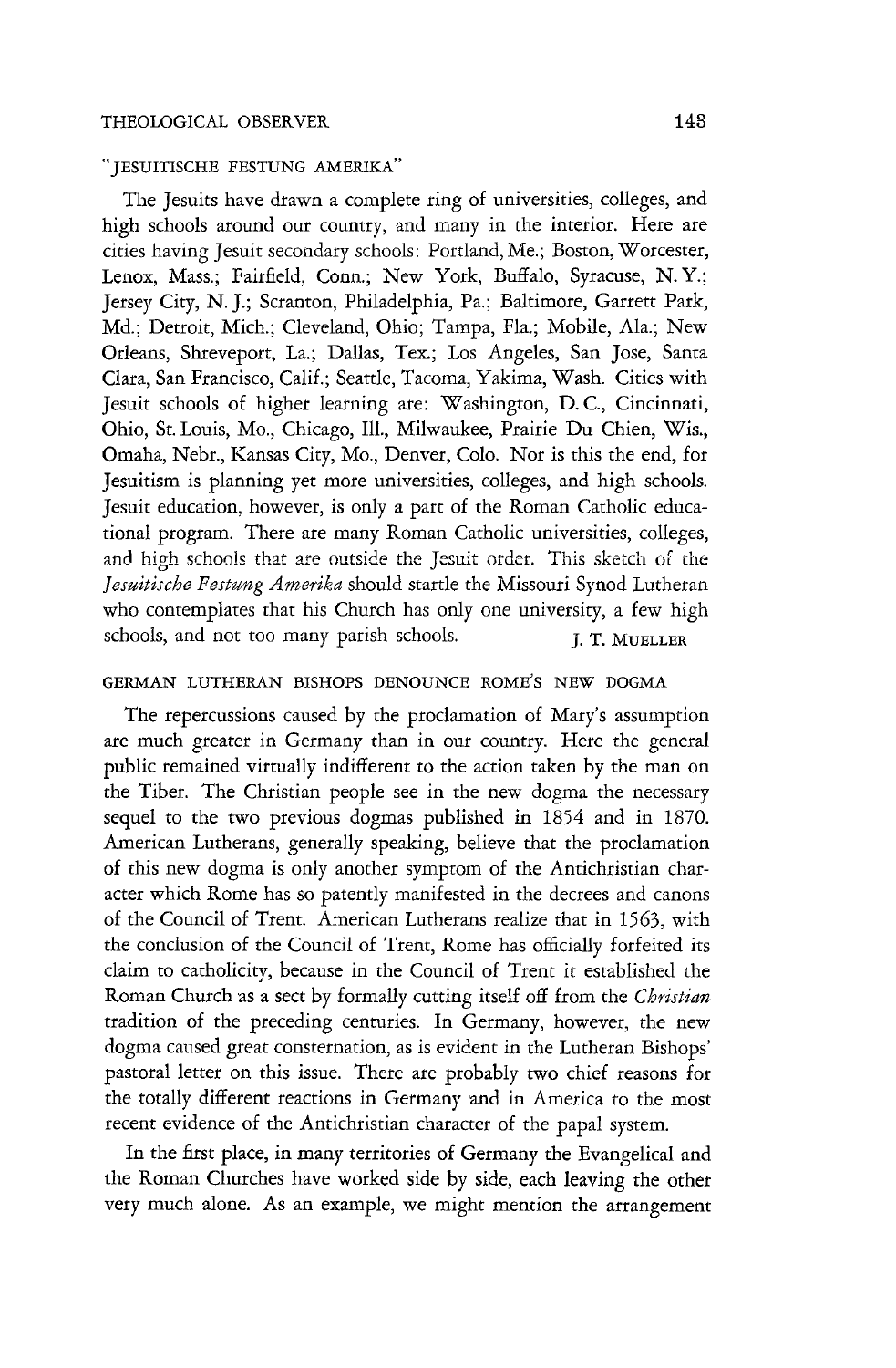at the Tuebingen University, where the Evangelical and Catholic theological faculties are housed in the same building and jointly use some of the University's facilities.

The second and the chief reason is the phenomenon that Rome has several theological "faces," and in Germany it reveals a different "face" than in other parts of the world. Since the war cordial and fraternal discussions have been carried on between Evangelical and Catholic pastors, though a papal *Monitum* of 1950 actually proscribes this. Many Evangelical clergymen entertained the hope that German Catholic theologians would become actual "partners" in theological discussions. In our contacts with German Evangelical pastors we had occasion repeatedly to warn against such false hopes. Nevertheless the fact remains that in many sections of Germany the Roman Catholic clergymen are more "evangelical" than anywhere else in the world. The German Catholic clergy study the Bible and follow Lutheran dogmatics quite closely. A prominent Catholic scholar told us that he has Pieper-Mueller Dogmatics in his library. Therefore the German Lutheran clergyman finds it quite difficult to understand how a Roman theologian can speak "evangelically" — as many German Catholic theologians do — and yet unconditionally submit to the new dogma. By philosophical and theological arguments "evangelical" Roman theologians endeavor to make the new dogma theologically meaningful (cp. my article "Mary's Assumption, a Symptom," March, 1950, issue of this journal). A recently advanced argument runs as follows: God does not *force* any of His gifts on mankind. Therefore man's redemption requires not only God's activity, but also man's willingness to accept it. Christ represents God's activity, and Mary by her willingness to become the mother of God represents the whole human race in its willingness to accept God's redemptive work. For this reason Mary must share in all of Christ's works, including the bodily assumption, not as the initiator, but as the willing recipient. A rather specious argument is contained in the following rhetorical question: "Is it not much more pious to maintain both Christ's and Mary's assumption than to deny both, as so many of the liberal Protestant theologians do?"

In the light of this situation in Germany we can understand the difference in the approach of German and American Lutherans to the new dogma. One can also appreciate the deep concern of the Evangelical bishops in publishing the following pastoral letter, which was received a few days ago from Bishop Meiser's office.

1. The dogma of Mary's bodily assumption has no basis whatsoever in the Scriptures and contradicts the clear testimony concerning the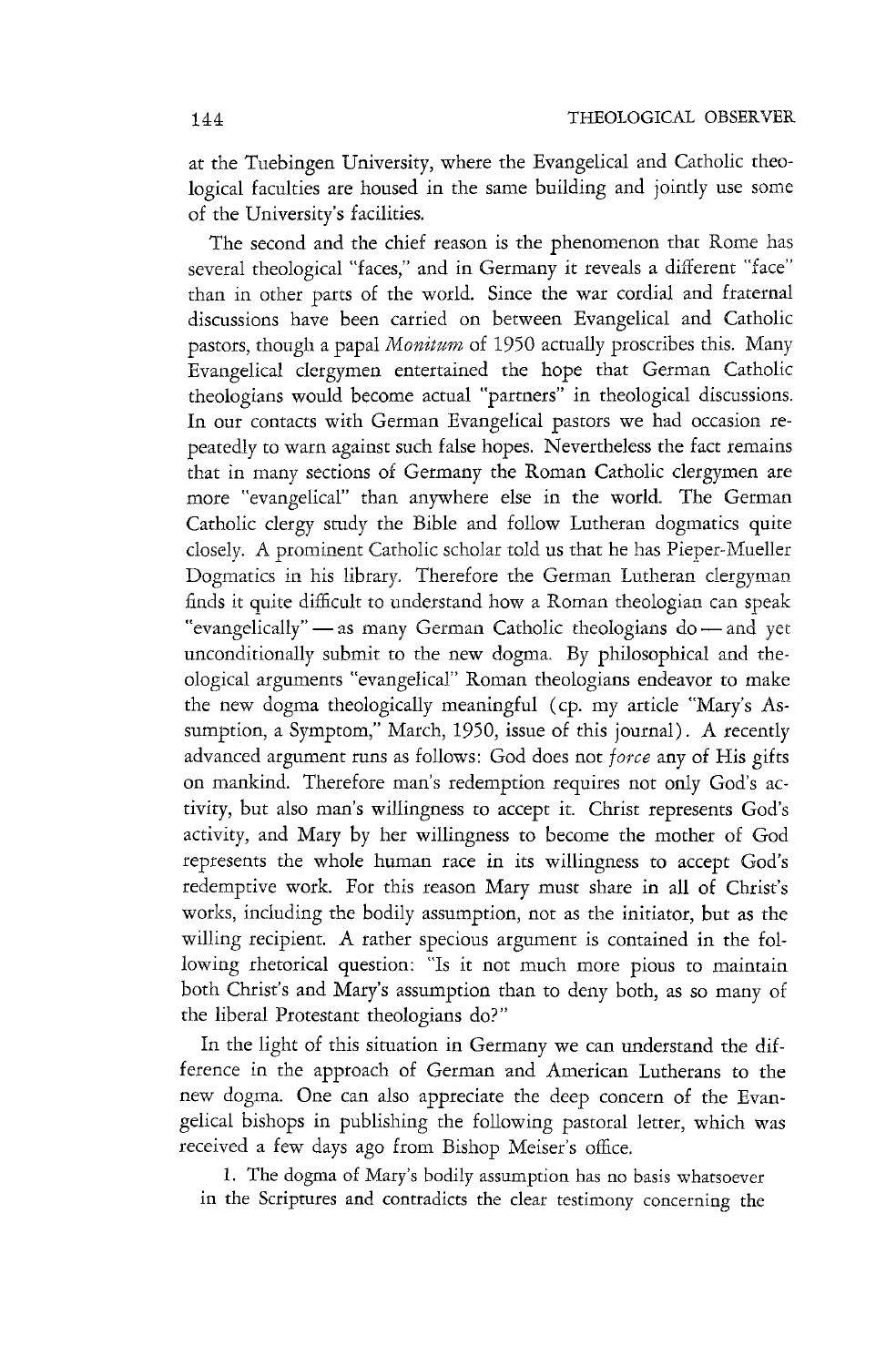sequential relation of the resurrection of believers to that of Christ (1 Cor. 15:23 f.).

Scripture testifies that Mary, the mother of Jesus, was placed into the service of God in a unique way, so that as a virgin she gave birth to the Son of God. For that reason it is correct when the ancient church fathers speak of her as the mother of God, and in this respect she occupies a singular position in the human race.

But Scripture also shows us that Mary, as all other mortals, was unable to understand the work of Jesus and that His entire life was for her not only a sorrow, but also an offense. After the death and resurrection of Jesus she undoubtedly belonged to the Apostolic congregation, however, merely as a member. The Scriptures give no evidence whatever that the congregation honored her with special respect. If Mary is elevated through the anti-Biblical claim that by her immaculate conception and her assumption she was actually removed from the rest of humanity, elevated above all saints and angels, and was even made co-mediatrix and co-redemptrix next to Christ, then the Biblical picture of the mother of Jesus is completely destroyed.

By establishing a dogma that the body of Mary has already been assumed into glory, man anticipates what God has reserved for the end of time; yes, still more, Mary receives honor and rank which is similar to that of Christ and separates her from the rest of the Christian Church.

Also in the post-Apostolic testimonies there is no reference to Mary's assumption. Approximately 400 years after Christ the following legend appears: The Apostles were gathered about Mary's deathbed when Jesus approached with His angels, received her soul and committed it to the Archangel Michael. When the Apostles wanted to bury her on the next day, Jesus appeared for the second time and removed her body in a cloud into Paradise, where her body and soul were united.

Although responsible teachers of the Church have declared this legend as spurious, folk piety, nurtured in part by pagan traditions, established the festival in honor of Mary's alleged assumption. However, as late as 1568, a Roman breviary states that the Church does not know what happened to Mary's body. By elevating the legend of Mary's assumption to an article of faith and by making its acceptance necessary for salvation, the Pope has departed radically from Rome's historic position on traditions. Rome held that only that is truly Catholic which has been believed everywhere, always, and by all. The Pope has disavowed this completely.

3. Universal Christendom is confronted for the first time with the fact that the Pope, on the basis of the infallibility decree of 1870, decrees an article of faith. The opposition which was voiced by all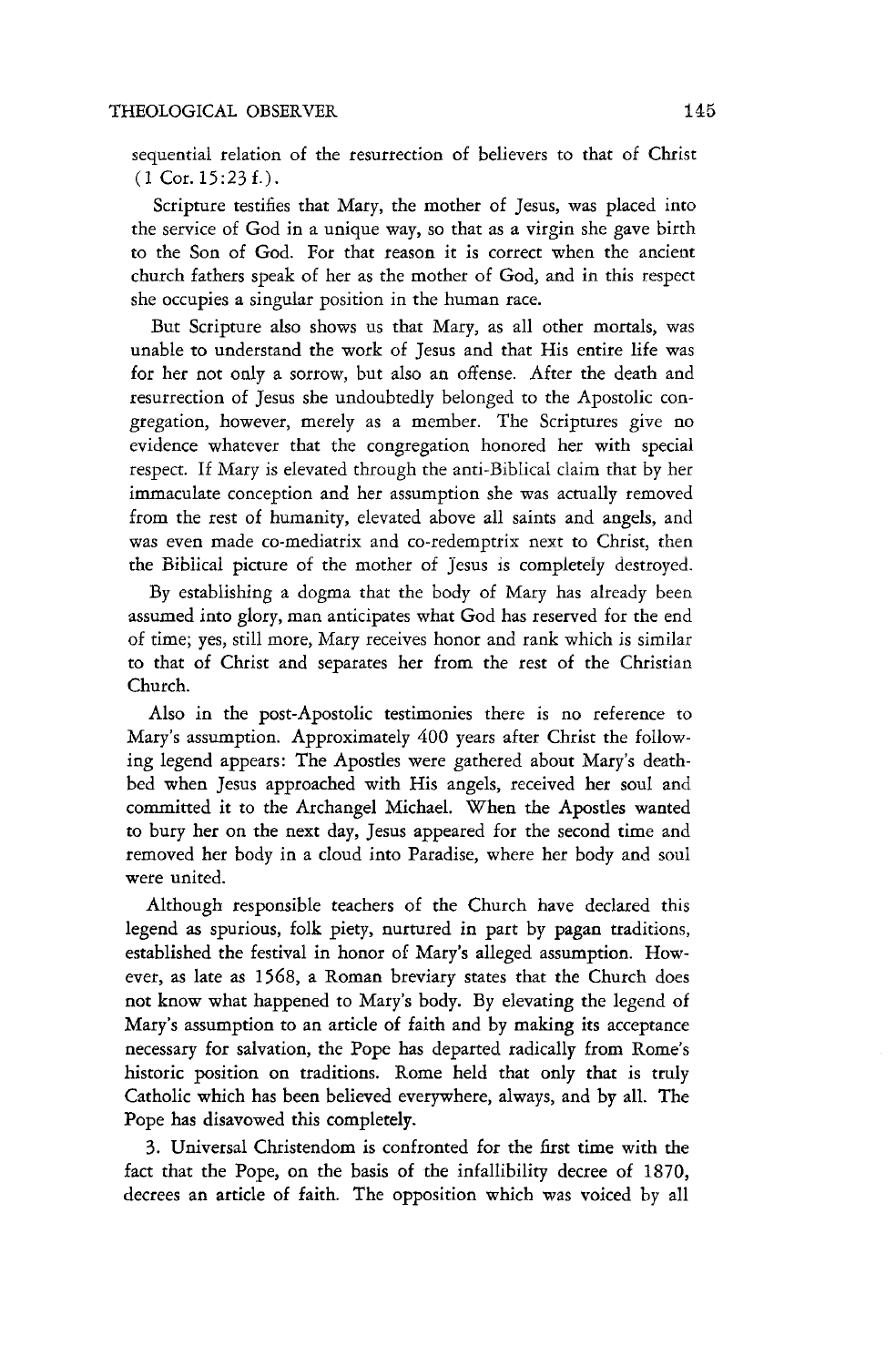Christian denominations in 1870 against the infallibility decree, and which led to the defection of the Old Catholic Church, is now justified in a most terrifying manner through the Pope's new dogma. This dogma is not, as many other old dogmas of the Roman Church, an erroneous interpretation of the Apostolic doctrine. It has absolutely no foundation in the message of the Apostles and is therefore in principle the Pope's refusal to be obedient to the Apostles of our Lord Jesus Christ.

Although Roman Catholic theology endeavors to distinguish between the adoration given to Mary and the worship given to the Trinity, folk piety will unavoidably be led to a gross transgression of the First Commandment. The motto: "Via Mary to Christ," obscures the way which God has revealed for man's salvation.

4. The declaration of the new dogma fills us with grief as we view the relation of the Christian churches to one another. The common warfare in these apocalyptic times against diabolical forces had drawn the various Christian Churches to one another in such a way that they were ready to listen to one another and to learn of one another. This reapproachment was predicated on the assumption that the testimony of the Apostles is the only basis for Christian doctrine. But through its decree the Romaa Church has irrevocably forsaken this foundation. We note with deep grief the consequences which this denial of the foundations of the Church must bring about.

5. In this hour again we testify to our congregations that our salvation rests solely and alone in Christ, the crucified and risen Lord. We abide by the word of our Lord: "No man hath ascended up to heaven but He that came down from heaven, even the Son of Man, which is in heaven" (John  $3:13$ ). We call upon our congregations to testify by word and deed that we need no other mediator than our Lord Jesus Christ, since

> On Christ's ascension I now build The hope of mine ascension. F.E.M.

ITEMS FROM "RELIGIOUS NEWS SERVICE"

In 1949 the Sunday school enrollment in the 243,454 Sunday or Sabbath schools totaled 28,893,789 and marked an increase of 7.03 per cent over the previous year.

The luther league of America, the official youth organization of the U. 1. C. A., has approved a summer youth caravan program to increase its present enrollment from 30,000 to 80,000 members. Young people ranging in age from 18 to 24 will be sent out on tours in caravans of five or six to present programs and speeches on behalf of the league at lutheran church conventions, at the meetings of youth groups in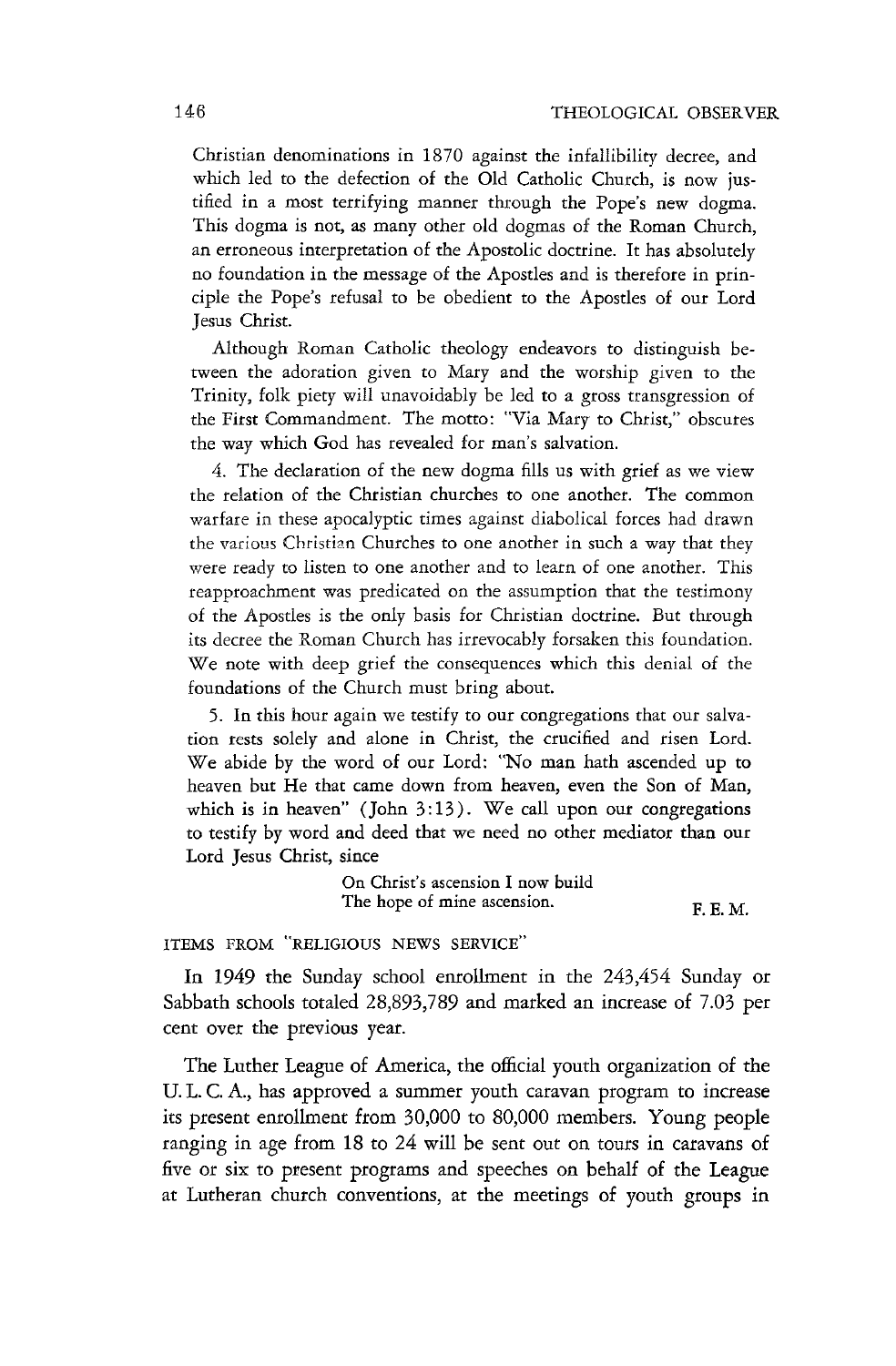churches and summer camps. In announcing the caravan program the Rev. F. Leslie Conrad said: "We will attempt to give our Lutheran young people the opportunity to find the faith to go with these troubled times through a program that accepts the changes brought about by the A-bomb and the H-bomb, just as the youths have already accepted them."

The World Council of Churches has selected St. Paulus Lutheran Church of the American Lutheran Church as one of five churches for a study of "the evangelization of modern man in mass society." Located within six blocks of the big stockyards and meat-packing plants in St. Paul, Minn., the World Council's study committee believes that this parish offers an opportunity to survey and evaluate special techniques that are being used successfully to reach industrial populations with the Gospel and to pass on these techniques in special articles to other churches in industrial areas.

The Order of St. Luke, a national liturgical brotherhood of Methodist ministers, held its third annual convocation in Chicago. Features of the sessions were talks by the Rt. Rev. Msgr. Reynold Hillebrand of the Catholic Liturgical Conference and Mar Eshai Shimm XXIII, Catholicos patriarch of the Church of the East. The program was devoted to "magnifying the place of the sacrament" in Methodism and encouraging wider loyalty to Methodist ritual and use of the book of worship.

Members of the Philadelphia Friends General Meeting re-emphasized the ministry of silence at their recent annual session and insisted that it was as vital today as when the sect was founded almost 300 years ago. They believe, however, that their silent worship should be complemented by a vocal ministry and called upon one another to offer both a "prepared" and a "spontaneous" type of vocal ministry. Their historian, Horace Mather Lippincott, said: "It is the minister and not the sermon that needs to be prepared."

In 1944 the Hillel Foundation at the University of Minnesota set up a \$300 scholarship which is awarded annually to a Jewish student for the greatest contribution in promoting interfaith relationships on the campus. This year the scholarship has been set aside to perpetuate the memory of King Gustav V of Sweden for his work in rescuing thousands of Jews from Nazi-dominated countries early in World War II.

The National Catholic Welfare Conference presented a building program of \$250,000,000 in the next five years for the expansion and modernization of Catholic schools in the United States.